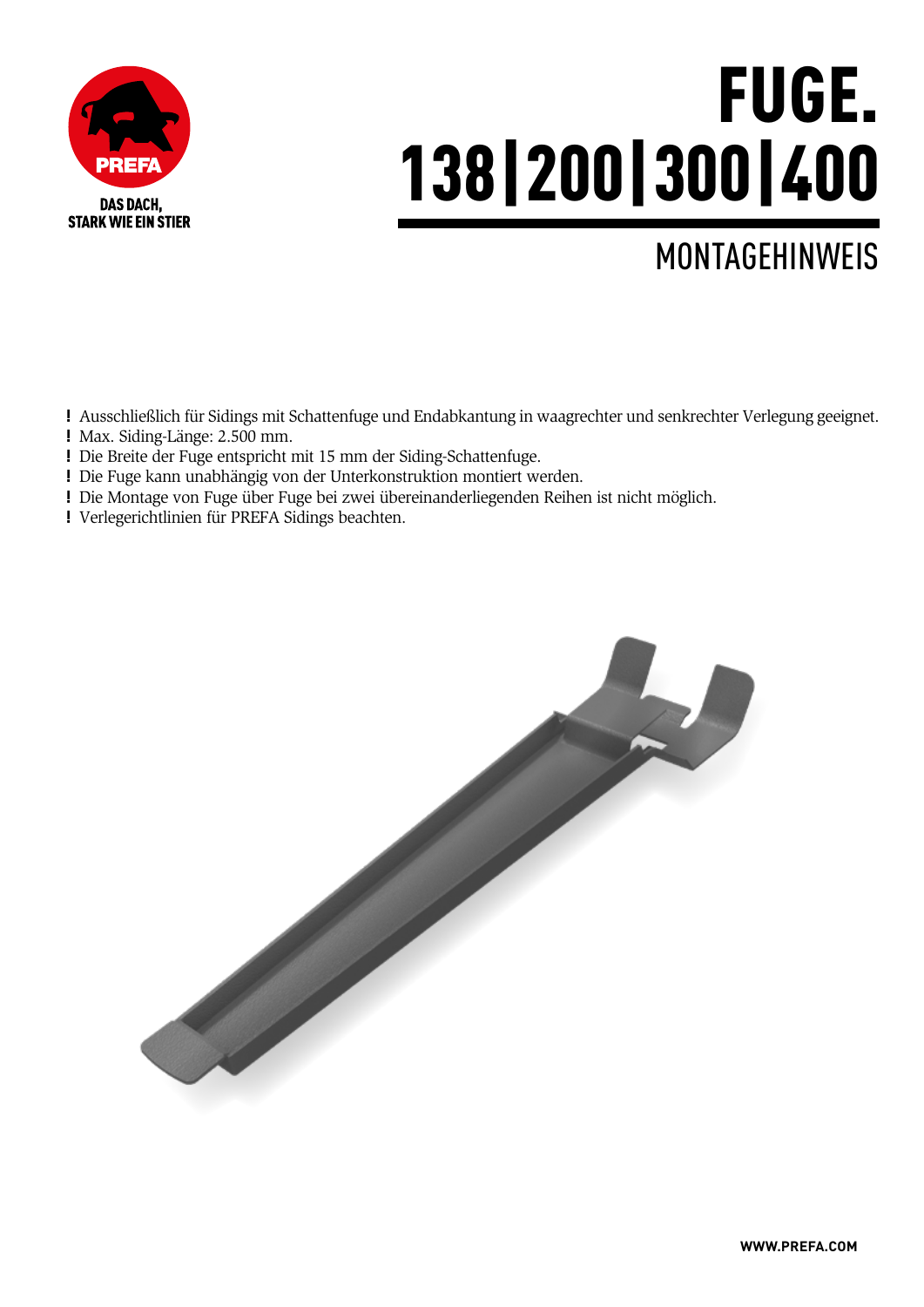

#### FUGE.138|200|300|400 MONTAGEHINWEIS



PREFA Fuge entsprechend Bild 1 in die Endabkantung des PREFA Sidings stecken.



PREFA Fuge mittels vorgebogener Lasche rückseitig am PREFA Siding fixieren.



PREFA Siding mit vormontierter Fuge entsprechend Siding-Verlegerichtlinien montieren und an der Unterkonstruktion befestigen.



Nächstes PREFA Siding platzieren und die seitliche Endabkantung in die PREFA Fuge stecken.



Lasche rückseitig an PREFA Siding fixieren.



Nächstes PREFA Siding entsprechend Verlegerichtlinien mit Versatz montieren. (Mindestversatz: eine Baubreite)



Bitte beachten Sie bei der Verarbeitung die PREFA Verlegerichtlinien sowie die gängigen Fachnormen und Sicherheitsvorschriften.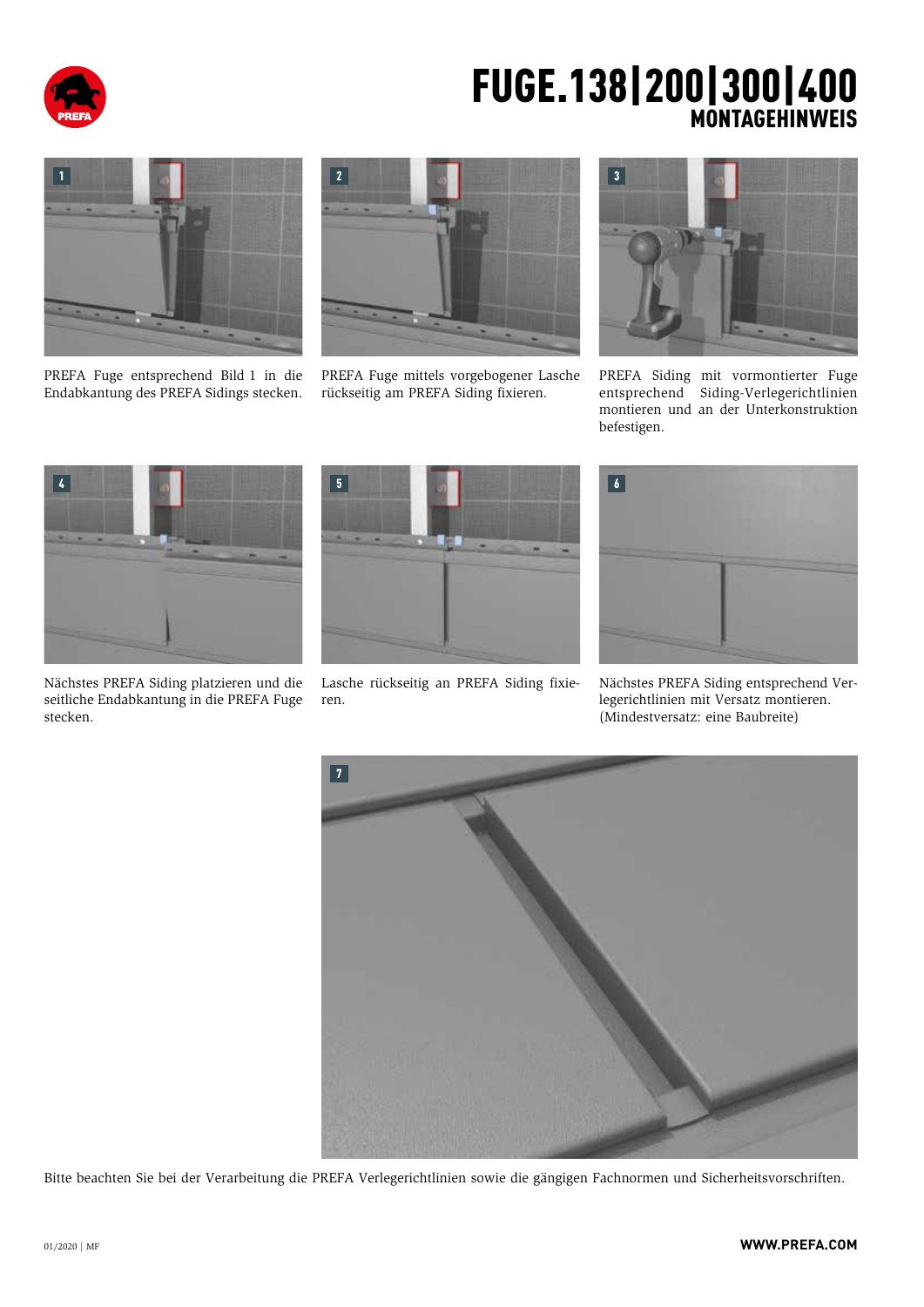

# JOINT. 138|200|300|400

### INSTALLATION INSTRUCTIONS

! Only suitable for sidings with shadow gap and edge downstand installed in a horizontal or vertical position. ! Max. siding length: 2,500 mm.

! At 15 mm, the width of the joint corresponds to the siding shadow gap.

- ! The joint can be installed regardless of the substructure.
- ! It is not possible to mount one joint above another on two rows of sidings installed one above the other.

! Observe the installation instructions for PREFA sidings.